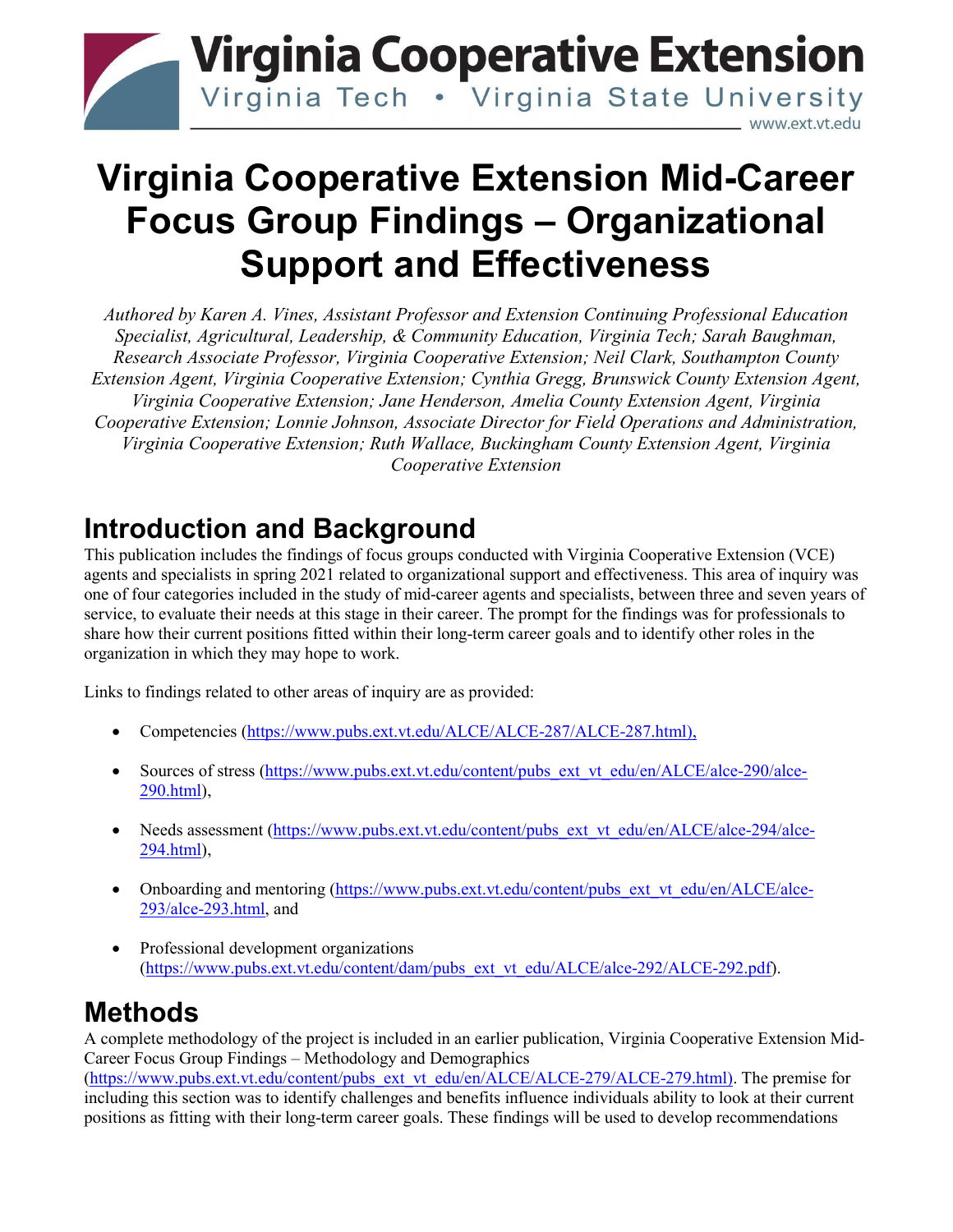within the focus group participants and research team to be used in strengthening the VCE organization. Recommendations will be shared widely through presentations at professional meetings and peer-reviewed publications.

## **Findings Overview**

Emergent and a priori themes used to analyze this data include previous careers held by VCE professionals, perspectives of VCE professionals on future in current position, consideration of alternative but similar positions in VCE, potential positions outside VCE, challenges making professionals consider alternative careers, factors making professionals see their current career as a long-term fit, and opportunities for VCE to increase employee support. Data was collected and initially analyzed separately by agent and specialist, but is combined within this report with labels to identify differences between the two groups.

## **Career path perspectives**

#### **Previous careers held by VCE professionals**

Some agents were employed as school teachers prior to coming to VCE. Another agent did not specify their position, but said she,

I had a . . . regular job right before I transferred to this one. And I didn't see myself leaving that one. But there was an increase in pay to come to Extension and I did have a degree that was applicable, and so I took the jump.

#### **Professionals wanting to stay in current positions**

**Agents -** Some agents were very positive when asked about their current jobs fitting into their long-term job aspirations One agent said,

So, does my current position fit into your long term - absolutely! I think there are a lot of things that I am gaining for my future. That they support me. You know, I got a master's degree for this position. But does staying in Extension long-term make sense, I don't know. I sure hope so.

#### Another agent responded,

And that kind of boils into would you like to move up I'm an hour and a half, one way from our district office and that's that would be the next level. So Senior Agent is probably where I'm going to cap and so that's probably what I'll achieve hope to achieve later. But I do hope that my community wants to keep me, and I am able to stay. It's a good job, it's a good job for the area, and I really do enjoy it and I do take it seriously. And I hope that my Community sees the value in in position and that I'm doing an okay job.

#### **Specialists** – Some specialists felt their roles prevented them from exploring other positions within VCE. One specialist said,

I don't really think those are in my purview right now, given what I do now. And I don't think the specialist position would track to any of those positions, and so I think for me it's really about enhancing the role I have or potentially moving to another role at Virginia Tech unless there's something changed about - maybe if Extension if VCE does - about other structures. For the current structure, the way it's set up with those leadership position, no to those, really.

#### **Professionals consideration of alternative positions in VCE**

**Agents -** When asked about moving to different roles within the VCE organization, one agent said she would like to move to another county closer to family. She said,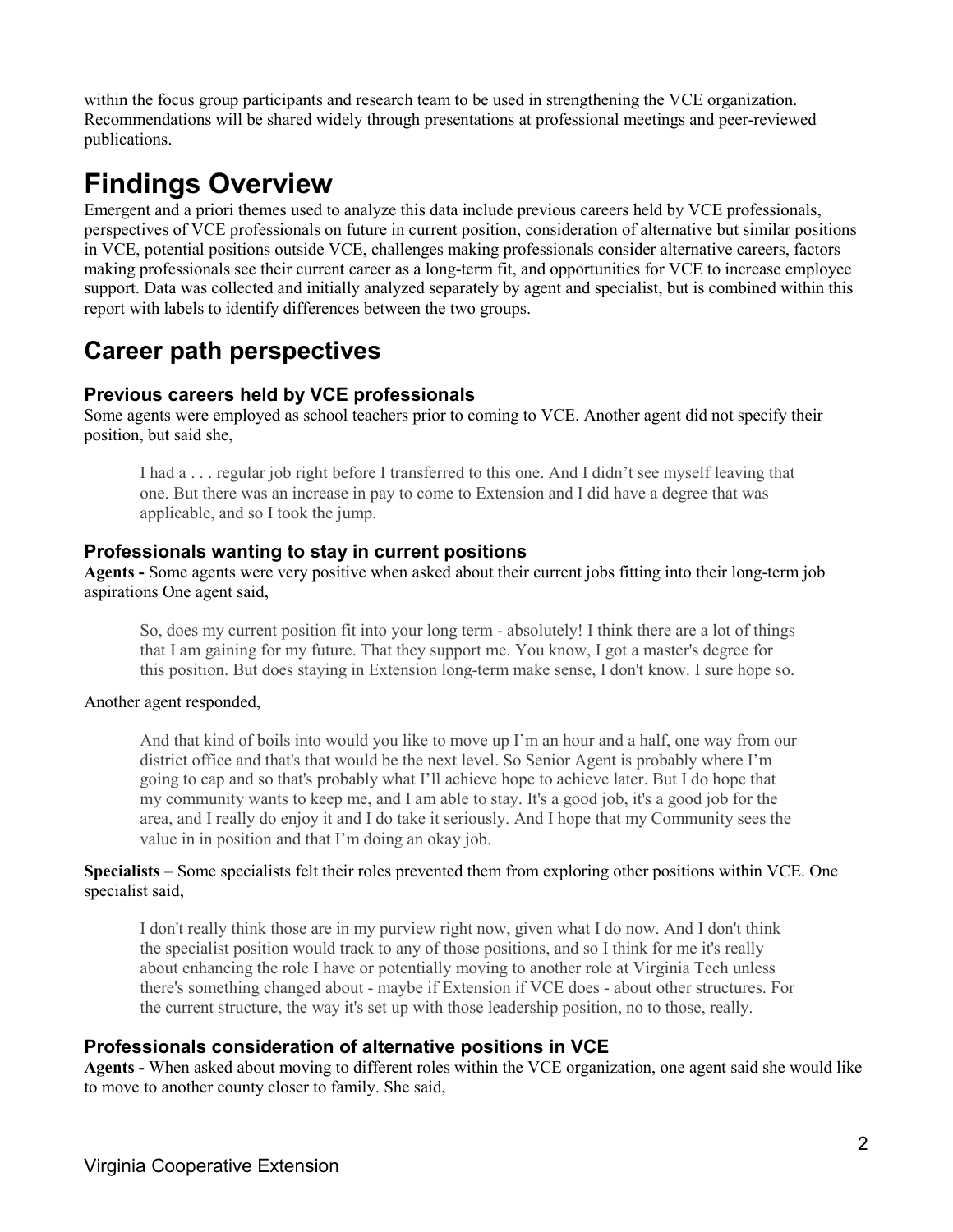As far as moving to different roles, . . . I really like being an agent. I've heard a lot of people who moved up to other roles, where they didn't interact with the public as much, telling me that that was the one thing that they really missed. And that socialness is important. That's the one thing that's been some missing this past year. And so, I don't necessarily see myself, leaving the role of an agent. But if something were to come open in an area closer to the proximity of [town name], I would definitely consider transferring. We've got one son. We just had a grandchild. They live [in that area]. It's a little bit further from here than I'd like to be . . . to be involved at that point. So, from a purely personal standpoint, that would really be the thing that I would consider. If it got me a little closer to where he was.

#### One agent sees the opportunities for advancement as being "flat" because of geographic restrictions but would be interested in exploring other possibilities if that could be overcome. He said,

That, and you know, echoing what others have said, that there's very limited roles and opportunities in VCE for that that movement -- one of those barriers is geographic. You know, there are some positions that I think I would might be interested, but they're on campus. [I'm] not at [age] 54 moving my family to Blacksburg for that type of position. So that kind of crosses out a whole slew of possibilities there. I don't have aspirations to be a district director who is just dealing with HR minutia from day in, day out. I couldn't struggle through that type of responsibility so there's not much more opportunities that I see lateral or upward movement. I'd be curious to see how other states, do you know is that model very flat in other organizations, as it is VCE? You got agents and then you've got your support staff on campus. Is it that flat? Because, I'd be interested in possibly seeing what other roles there, there could be.

You know, for professionals I'm not interested in taking any of the program leader positions. I don't, hopefully I'm not speaking bad or ill about anybody in the group, but I don't see that as filling a critical need for Extension. I think I see it, more taking resources from the full-time staff that we need to do the work that needs to be done. I am hoping that possibly with teleworking and COVID, changes that have come in a lot of industries that maybe VCE sees that you don't necessarily have to be on campus for some positions and some of those positions might open up, and allow for you to be out more in the field, or in other geographic locations, rather than to be on campus to do that.

#### Many agents stated directly that they had no desire to serve as a unit coordinator. However, several agents had interest in moving to different program areas. A 4-H agent expressed interest in an FCS position. She said,

I honestly do not want to be unit coordinator. Because that's a hard job, that's a really hard job. I don't know. If I was vol-un-told, I would take it. But I'm not going to volunteer myself. . . But as far as program area, if the FCS position ever opened up, I might consider transferring into that position. I would still have a huge focus on youth in our community and still want to do a lot of in-person programs.

A SNAP-Ed agent also expressed interest in moving into an FCS role to be "in a regularly funded" position and get away from the limitations of the SNAP-Ed grant.

#### Several agents expressed interest in moving into specialist roles. One agent felt this would help them reduce their work "outside normal business hours." Another agent considered multiple roles, including specialist. She said,

I would like to move up within the organization. I'm not sure exactly within what sense. Eventually, like [another focus group participant], I would love to get a PhD. But I'm not there right now. I need kind of a break from school and that whole thing. So, whether it be a specialist role, area coordinator. I don't think that I would want to be a unit coordinator, because I saw the stress that my UC was under and I don't think work life balance was really there. So, I don't think that, but who knows?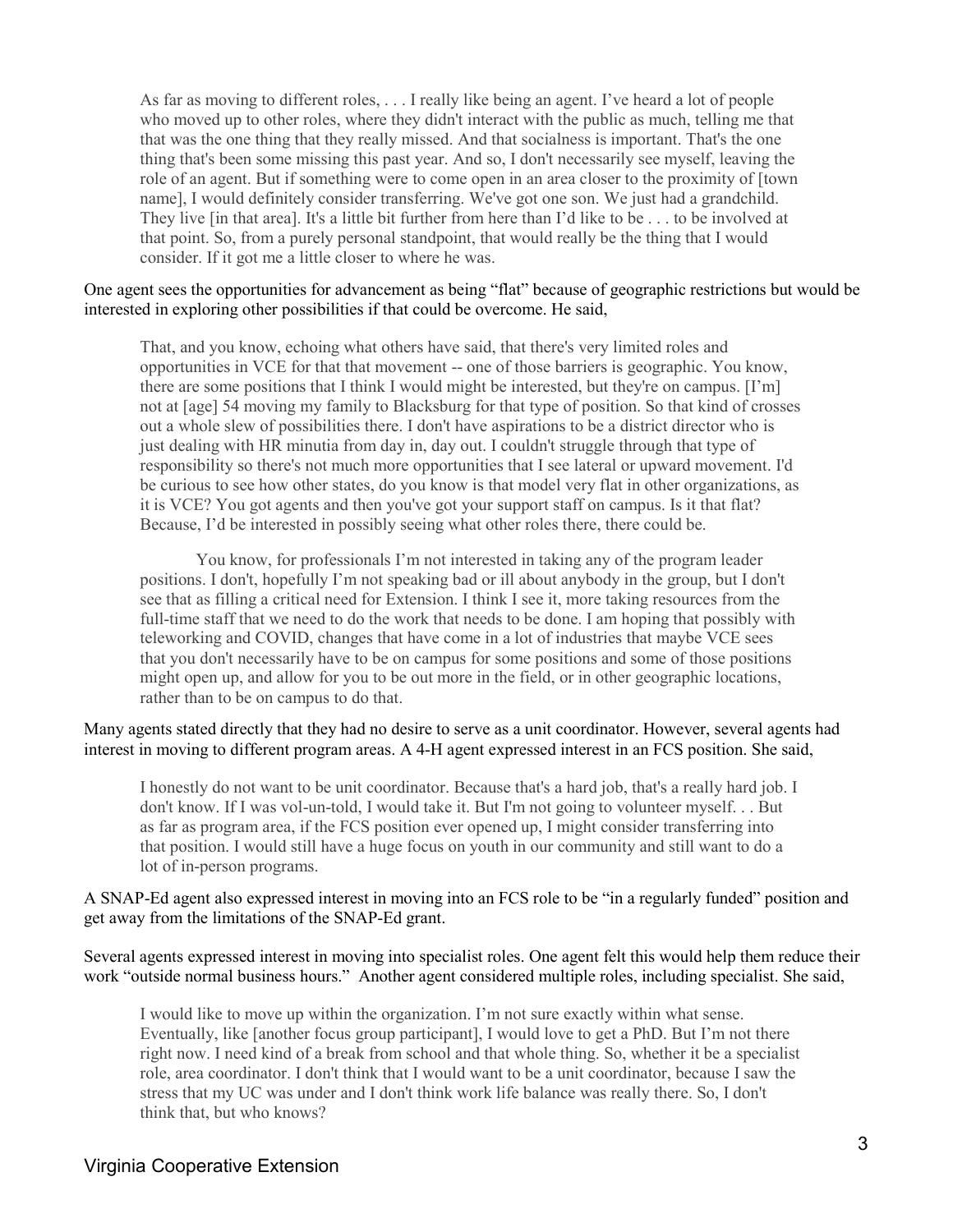#### Another agent said likes the idea of the specialist role, but not the grant-writing often associated with it. He said,

Do I want to move up to different roles within the organization? Sure. I would. I would love to be a specialist. But I don't want to be a specialist if somebody is going to tell me all I can do is chase money. I think the most effective specialists are those that are still getting work done with program delivery. They know better how to be a specialist when they better understand the changing needs of those in the field. I don't want to be a unit coordinator. I don't even necessarily want to be an administrator. I wouldn't mind being a specialist. I like working in the unit. I mean an AREC would sound really fun. But again, very few of those people in those positions look like me. And I am not a yes man or puppet to anyone. I have a mind of my own, and I don't think that there's a place for me in VCE in any role other than doing what I'm doing right now.

#### Other agents have administrative aspirations. One agent is gaining leadership skills to use in a future position by serving as a president of a state organization that they can use within other parts of the VCE organization. Another agent said,

Because I come from an administrative background, I could very much see myself moving into a unit coordinator, or a district director or some type of administrator specialist position. Other program areas? I like working with kids so I can see myself in the 4-H realm. ARECs? I think are awesome, but there's none close to me and I'm not trying to uproot myself, my family, or some of the other things that we have got going on. I see growth opportunities, and I don't plan on going anywhere.

#### **Specialists –** Many specialists expressed interest in taking a leadership role in VCE in the future. One specialist said,

But, I would like to get involved in some sort of leadership eventually to have some influence on the younger generation in regards to what I believe are important. And there are people who are doing that, but maybe I just need to do it myself to see the impact and realize the value of being a good leader. I think you just have to be in there and you will maybe appreciate leadership even more when you're in their shoes.

Another specialist is growing a program she hopes to lead in the future. Another specialist expressed interest in taking "on more international work" in the future.

One specialist expressed interest in exploring moving to a teaching and research appointment. She said,

Maybe sort of the grass is greener, but having like the teaching and research appointment I guess. I may be willing to give that a shot if the opportunity came up. Just because I think it could lend itself to a better work life balance – right? The students aren't going to be calling you after the semester ends – right? You could just avoid some of those kinds of things. And so, I don't know if that's right or wrong, just kind of where I am.

#### Another specialist expressed interest in seeking an administrative or agency role later in her career. She said,

Now I'd like to spend the last 10 years of my career and either administration or maybe USDA EPA regulatory. And that's partly ego, and that's partly that I think it's our role to step away from our jobs in an appropriate time and not die at our desk like so many old white men did before us. Because, why are we training all these graduate students if we're never going to get out of their way? Right? Like there's only one of us per state and there's only so many states that have the kind of agriculture that we're doing. So, I think it's our responsibility to leave to move on, at an appropriate stage in our career.

One of the specialists indicated that she may move to a different university department in the future. She said,

#### Virginia Cooperative Extension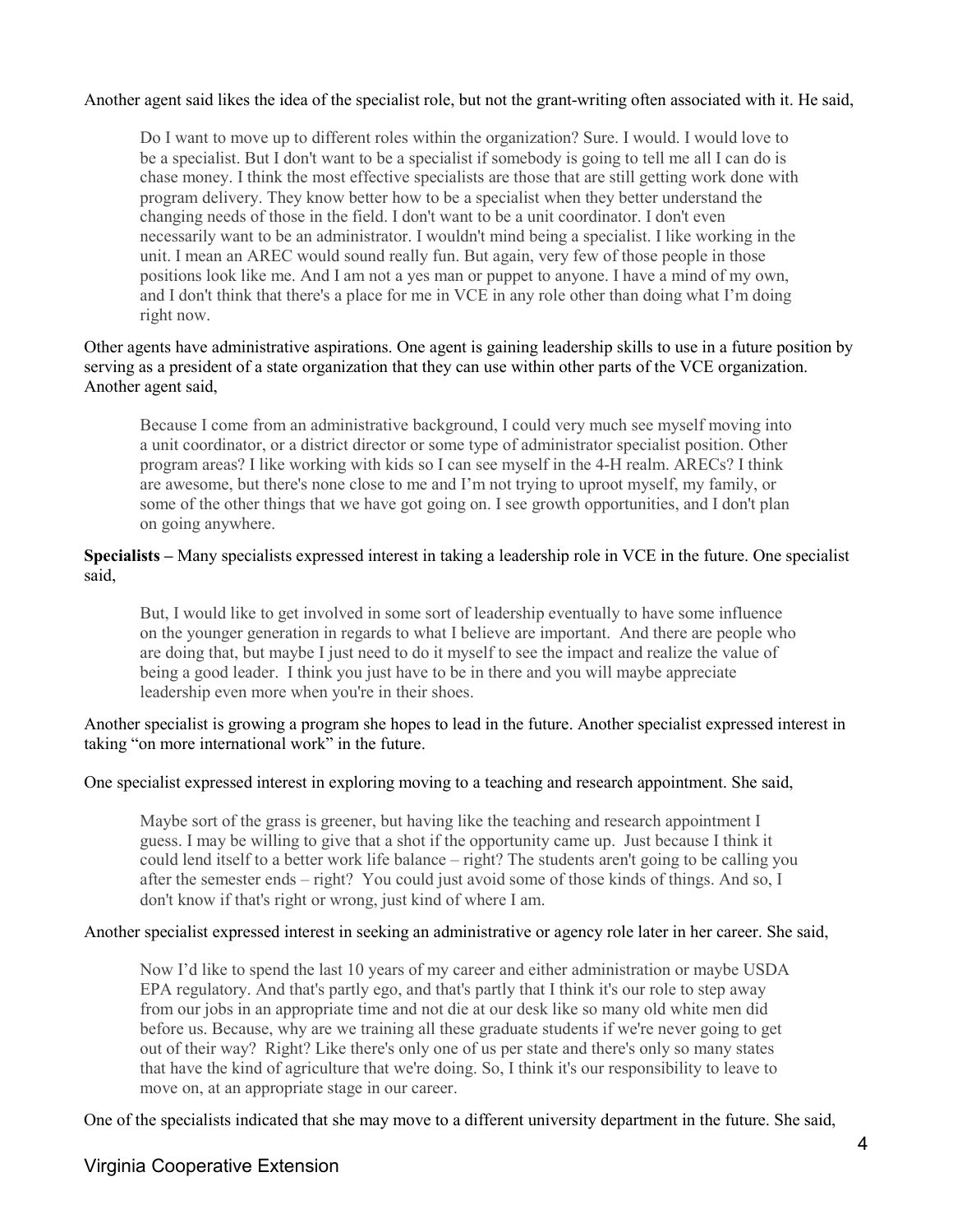I might eventually shift over to a [different] department because that is kind of my passion area, if I decided to go the full academic route. Which I'm not sure. So that would mean me leaving VCE. So, it's just this kind of push and pull.

## **Factors contributing to long-term career aspirations**

#### **Agents**

Factors that contributed to agents seeing their jobs as long-term careers included benefits, working with clientele, flexibility of the position, being able to meet community needs, connection with their personal interests, being able to teach, creativity in the role, being able to obtain educational degrees, and the colleagues with which they worked. In terms of benefits, respondents referred to happiness, reduced stress, health insurance, sick and annual leave, and "the 10% match . . . for our retirement plans". One agent spoke about being happy in her work. She said,

It's just that there isn't always a lot of movement up in this career. So, there's not always a, you can't see yourself, maybe fitting into a different role because there's just not many roles to fit into. So, I think some for some people, that can be a challenge, if you're not happy to just stay and continue doing what you're happy doing. As far as factors that make me consider this longterm career - just my overall happiness on a day to day basis is really what keeps me continuing to do what I'm doing and be happy doing what I'm doing. I wake up happy every day to do it.

Several former teachers spoke about being able to interact with youth in their Extension careers, but not having to remain in the classroom all day. One agent said,

I'm very happy in what I'm doing, I taught for 10 years and I can tell you that before I got to that 10-year mark, I really felt the grind in that profession. I'm halfway through that time period here in Extension, and I do not feel that grind. Yes, you know day to day, you know, there is stress associated with any positions you're doing, but I'm still having fun. I'm enjoying what I'm doing. So, you know I do see that this is sustainable for at least another 10-12 years before my wife allows me to retire.

#### Another agent built on this theme while also emphasizing the opportunity to meet community needs, be creative and still work with youth. She said,

The thing that I factor in - what makes me consider this position as long term is, ultimately, I want to serve my community, and this is such a cool way. I get to be creative with how to program for my community as the need arises. I can act it to the best of my ability. After being in the classroom - I love kids - the teachers and kids sit in the classroom all day. With kids, sometimes this is overwhelming and too much. So, I always feel guilty when I walk out of a classroom after I've done a program. I know I've left that teacher and they can't get a break. I understand because of that experience of being in a classroom all day and know that sometimes that is just overwhelming. I still get to work with those kids but then I get to walk away and breathe. So, it's sort of the best of both worlds. It's a different role.

Another agent spoke about seeing the impact supporting her desire to stay in her position. She said,

Another factor that makes me want to consider staying in this job is seeing the impact that we are making. That is really the main reason I'd want to stay - is seeing that impact, seeing how much our work is affecting the people we work with. The flexibility of the job, even though there are a lot of things that are difficult, there is a lot of flexibility as well. And we do have some pretty good benefits, especially health insurance compared to other people I've seen in my locality. So, I say that is definitely a benefit of the job. And do I hope to move to different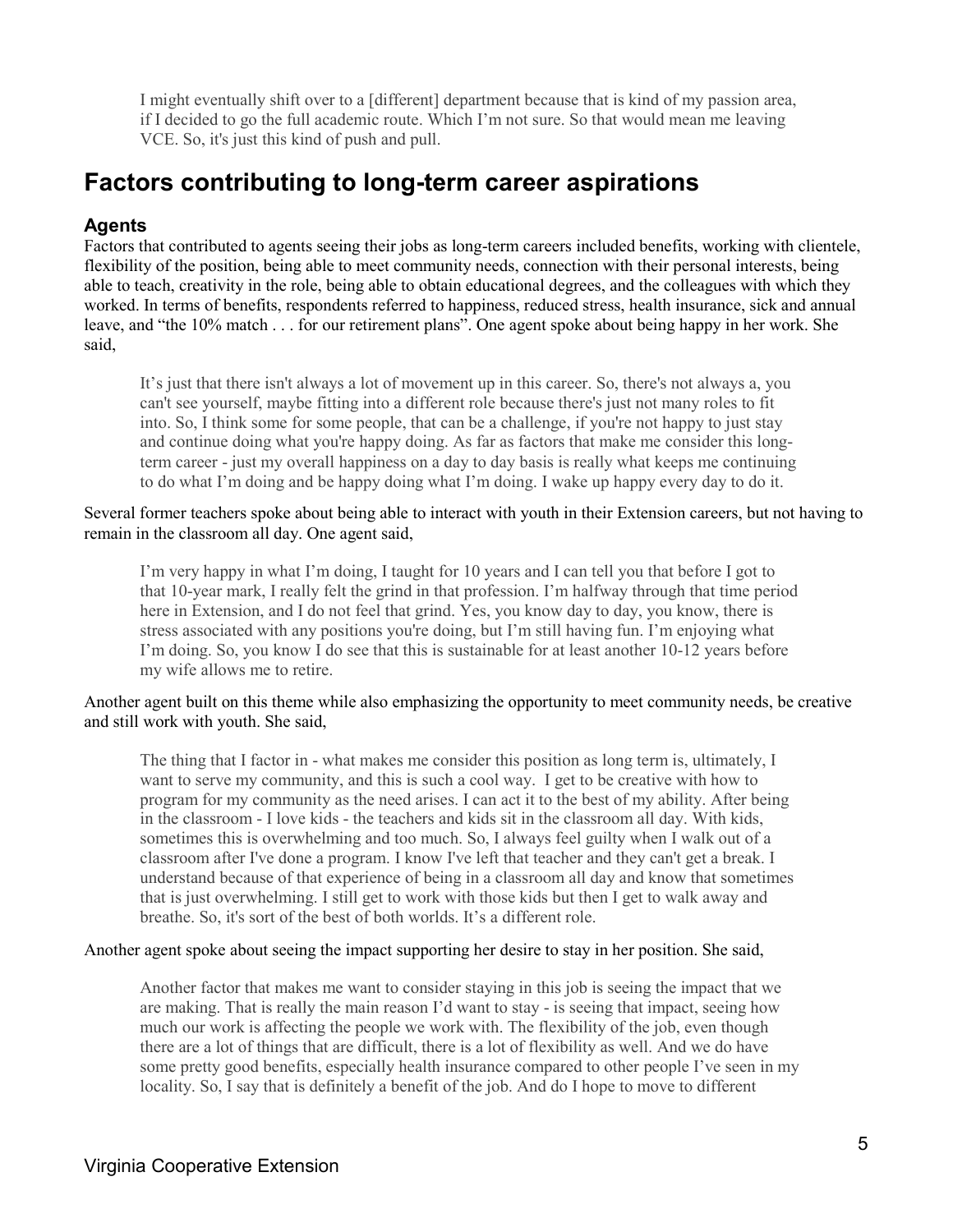roles? I think so. Especially with 4-H. You know, I love working with the kids. I love it so much.

Another agent spoke of opportunities to increase her salary by completing her masters, receiving a promotion, serving as a unit coordinator, and serving on the District Program Leadership Team.

#### Agents spoke about enjoying interacting with their clientele. One agent said,

What factors would make me consider this as a long term? It would simply be because I love the kids and I love the work that I do with Extension. And I do love the freedom and the flexibility to do what I do and to implement programs where I see there is a need. I do feel like I have established myself enough within the organization. To where if I go off in my own direction without permission, as long as I can make somebody else look good through the work that I do, they'll leave me alone, and for that I'm thankful. For what it is, I am thankful, because I do have that freedom and flexibility. That does make it hard to leave this particular job.

#### Another agent said,

I can't think of a lot of other careers, where you get to really design a program the way you want it. So, there are lots of days, where I say man, it would be easy if someone just gave me a lesson plan and a schedule and just check boxes. Then, there are a lot of other days going like hey I'm glad I don't have to do that. So, it's a lot of give and take, but really, I like the freedom that we have to kind of develop a program with while meeting needs. It still has our flavor put in, so I really like that. As far as moving to different roles, I can see myself, probably as unit coordinator. But really, I don't have any right now any desire to go back to school to become a specialist or anything like that. I'm really happy at the county level working with farmers and just making my impact.

#### Related to flexibility, agents spoke about not being micro-managed in their work, seeing this contributing to a positive work-life balance. One agent said,

I do see it as more of a long-term thing. It does have a good work life balance. I'm really good at saying no. I think when it just doesn't work, and so I do talk to others doing the same, sometimes, but you know I have priorities and with a little like somebody else had shared. So, you know I want to be there for my own family, as well as for my community. I think I'm having those two things in mind, they don't have to be one or the other, you can have both.

#### Another agent concurred,

So, you know, I'm 60. So, close to retirement age, and I will retire out of Extension. I do, in my situation in [VCE], I increased my pay going from the public-school system to Extension so that was a plus and then there are some opportunities. You know, of course, getting your masters and promotion. I'm on the DPLT. So, there are some opportunities to increase your salary as well. Not big amounts, but it's little bits here and there. And I do appreciate the flexibility. I'm sort of on the other end. My dad's 90, my mom's 84, and so I'm having to take time to help them do things now, and so I do appreciate the flexibility and others have said that. The good benefits to be able to do that and not feel so stressed about that.

#### Another agent talked about constantly learning and incorporating her new knowledge into her program. She said,

I do know personally this position, why I like it and how it fits into my personal life is the ability to constantly learn. Like right now I'm using Rosetta stone that is offered to us for free, and I am learning Italian and after that I have, like so many other languages that I'm going to try to learn. We'll see. I don't know how successful it will be. So, I love that, like the ability to continuously learn in this position, and not only learn, but I get to take exactly what I've learned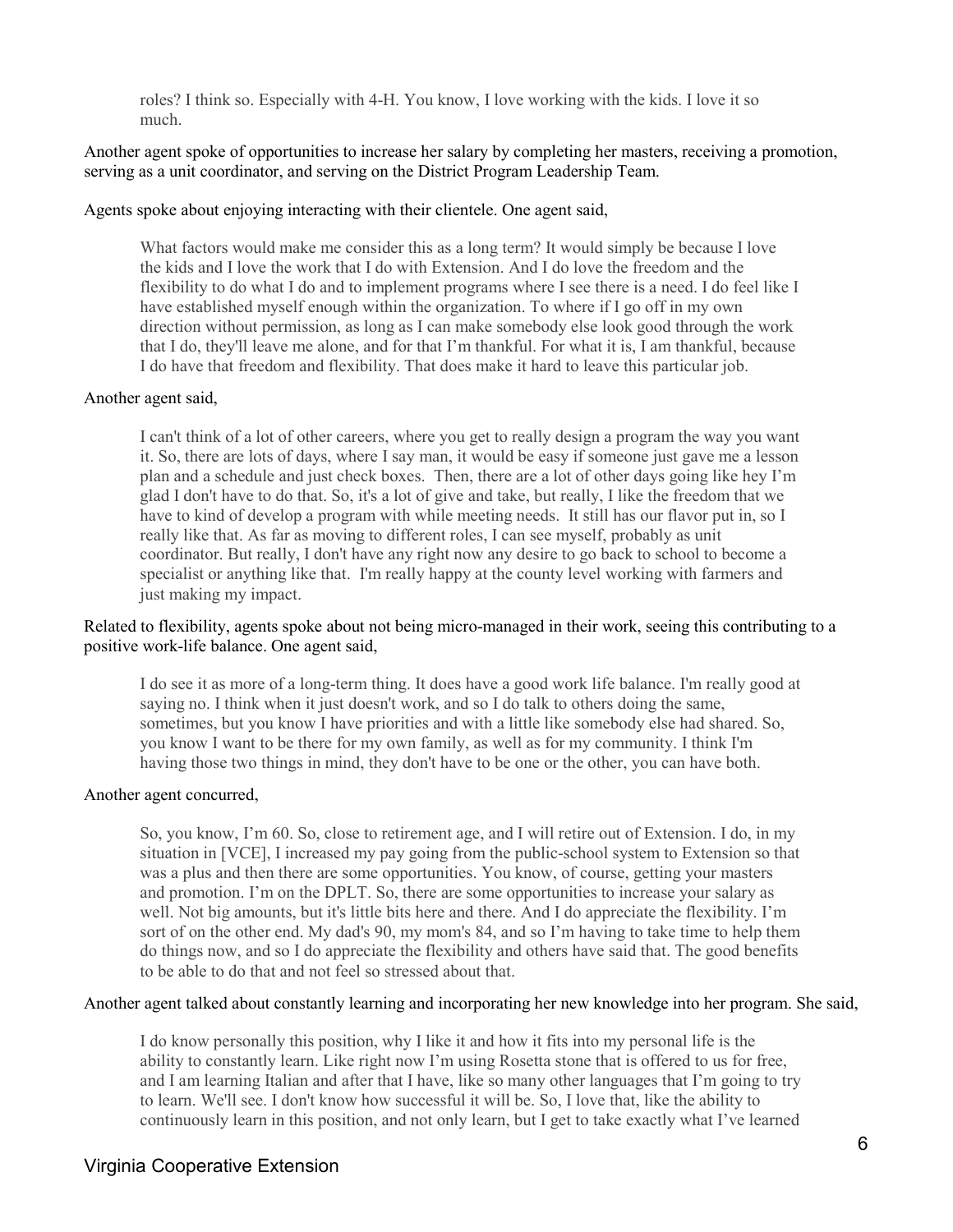and implement it into programming and teach kids. Like when a horse passes by I could be like cavallo. And they're like what is that? And I'm like it's the Italian word for horse. I like doing that and instantly implementing it into my program with my youth. That's another reason why I know, no matter where I go- if it's staying in Extension for life, or if it's going elsewhere, I know that my passions are learning, youth, and I guess travel. That's another passion that I have. So those- and, in this position, you have the ability to do all of those things. the flexibility of the position gives you that.

#### **Specialists**

Most specialists indicated their jobs fit into their long-term career goals because they were happy, loved, or were passionate about their work. In addition, several express that being in Extension was a long-term career goal for them. Others appreciated the way that Extension allowed them to apply their research. A couple of the specialists talked about the ability to meet needs as a reason they remain in their positions. Other reasons given were to be a teacher, to provide jobs for other people, to span the three missions of the land grant university, to exercise their creativity, to work with people and to practice lifelong learning. One of the specialists shared,

I'm really happy with my position here. I don't think I could not do Extension and I'm really excited that part of my job was defined as Extension. Because I feel like at other positions I was doing Extension, but it didn't quite fit in my job description. So, I like having that as part of my role at Virginia Tech, and I do what [another focus group participant] does a lot, which is combine my research with extension. So, a lot of my research is applied. So, if I don't actually have a research appointment and I love doing research, so it works out that I can do Extension call my applied research Extension. And they're happy and I'm happy. And I'm meeting my professional goals for myself.

#### Another specialist shared,

I think this position fits within my long-term career goals. I really like working for Extension and yeah, I think my position can be nebulous. But at the same time, I think you work with really good people which matters to me. I don't think you get in Extension because you're power hungry and crazy. You get in there because you want to work with people so-so I find that enjoyable and that really matters to me about a career.

#### Finally, another specialist said,

I think what I consider is, for me, I need to still keep passionate about what I'm doing and be able to still feel like I can make a difference. And so, making sure that it's not stagnant has been very important for me within my career. And so that's kind of where I am at with trying to figure that all out.

### **Challenges making professionals consider alternative careers**

#### **Agents**

The primary challenge many agents gave that prevents them from looking at VCE as a long-term career was pay. This was often associated with living in one of the more urban areas of the state where the cost of living is greater. One agent said, "What challenges, make it difficult for me to think of this as a long-term career- ultimately its financial. I am passionate about Extension and the work that we do." Another agent said, "I just don't know how financially sustainable being an Extension agent living in northern Virginia is." Both northern and southside Virginia were identified as areas where living on an Extension salary is difficult. While agents were reported commenting about the pay being a positive in the previous section and about increasing their salaries coming into VCE, in this section others talked about the pay not being enough and taking salary cuts to work for VCE. One agent said,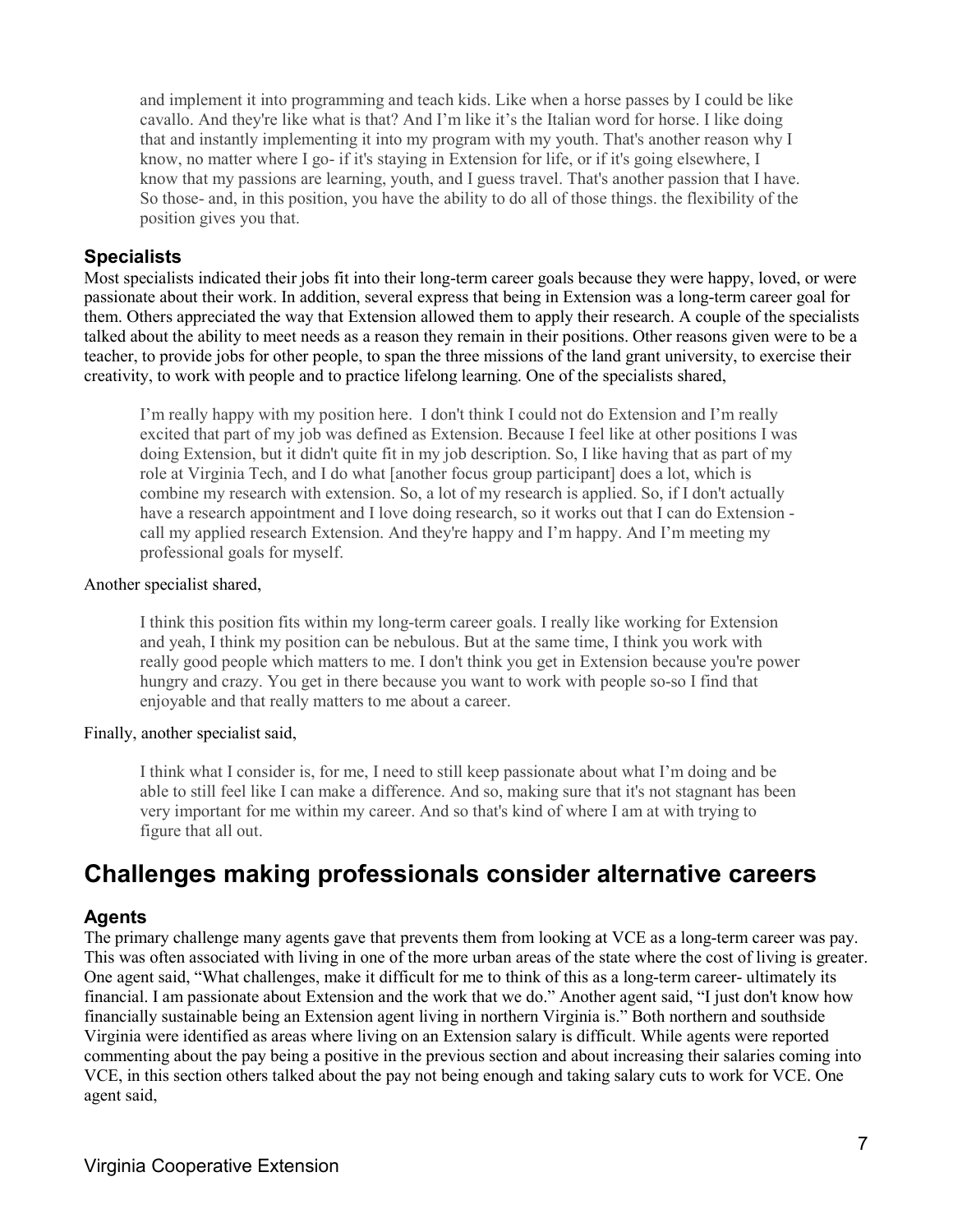I think the challenges for me is number one – salary. So, I'm out of you know, my really close friends, I am certainly the one who makes the least. And not that it's a big deal, but it has hindered us making some decisions on - buy a house and things like. So, salary is something for me that's tough, I mean I'm in the northern Virginia area so that's yeah there's a lot of competing factors out there.

#### The second most frequently mentioned challenge was a sense of not being acknowledged or listened to throughout the organization. Agents shared that this has had a very negative impact on morale. One agent said,

This is just personally me. I kind of feel like I don't get recognized for what I do necessarily. I'm a really good employee. I think I'm a pretty valuable person when it comes to being with VCE. But I might not have as powerful programs, as somebody another agent, and that gains a lot of attention for them. And it sort of has a repeat usually. And so oftentimes I get overlooked for positions for professional growth and that's kind of hindered me in - maybe made me think about - what's the next step?

#### Another agent emphasized wanting to be heard. He said,

I suppose it's less of a point and more sort of a question and I don't know if it's a rhetorical one or not. But Karen, you're the only one that I see within VCE actively working to improve the system. And now I'm not saying that there aren't others doing that, but I don't know anyone else doing it. And it's because you've reached out with these sort of focus groups. But what it feels like, if it wasn't for you . . . and the work that you were doing it feels like no one cares above agents. No one cares at all about the system and that it needs improvement. And no one wants to listen. And there's no desire to improve it. Because they're not the ones dealing with the issues. They're above all the issues, and so they get to just do whatever they want. It doesn't impact them. They go on with their lives. So, I would love to hear from VCE to say 'Hey we want to hear how we can improve this system. We want to do this.' It feels like that's your entire role, sometimes, Karen. But I've worked with you on many other things, and I know that's not your entire role within VCE. But man, it should be more important than what it is right now. And the answer given to it. Because that's why we have so much turnover. It is just like if anyone up in the upper echelon- if you can pass this message on up to them - if anyone is scratching their head and wondering why so many agents leave and why we can't keep anyone, give me two hours and I'll be happy to explain and tell them. But I reiterate what [another member of the focus group] said, and I've said this before. I am passionately invested in improving this system for the future, and so any opportunity I can get to do that. Please reach out to me and I will help in whatever way I can.

#### Another agent said,

I appreciate this time, this space. Because, like he said, no one really listens to our concerns at all. And you actually do, and you're genuine. You're sincere about it. So just know that your work is not going unnoticed. This is very much appreciated and I would love to see leadership here in the future, where we can actually have this conversation. But I don't know if that will happen. But that would be something that needs to happen in the future. Because, like [another focus group participant] said, there's so much turnover and it's kind of scary to me, being still so new and seeing, like all these people leaving. But you know I love my job. I love my work, but there needs to be significant improvements. So hopefully you know, there will be. And it will come from your hard work, Karen, so thank you again.

Grant limitations and the way in which the grant was administered were identified as a source of frustration making agents question their career working with a particular program. Agents cited seeing half of their colleagues leave as a result of the challenges. Specific concerns were lack of two-way communication between state and local employees, large areas of coverage, and strict limitations on what the agents could do.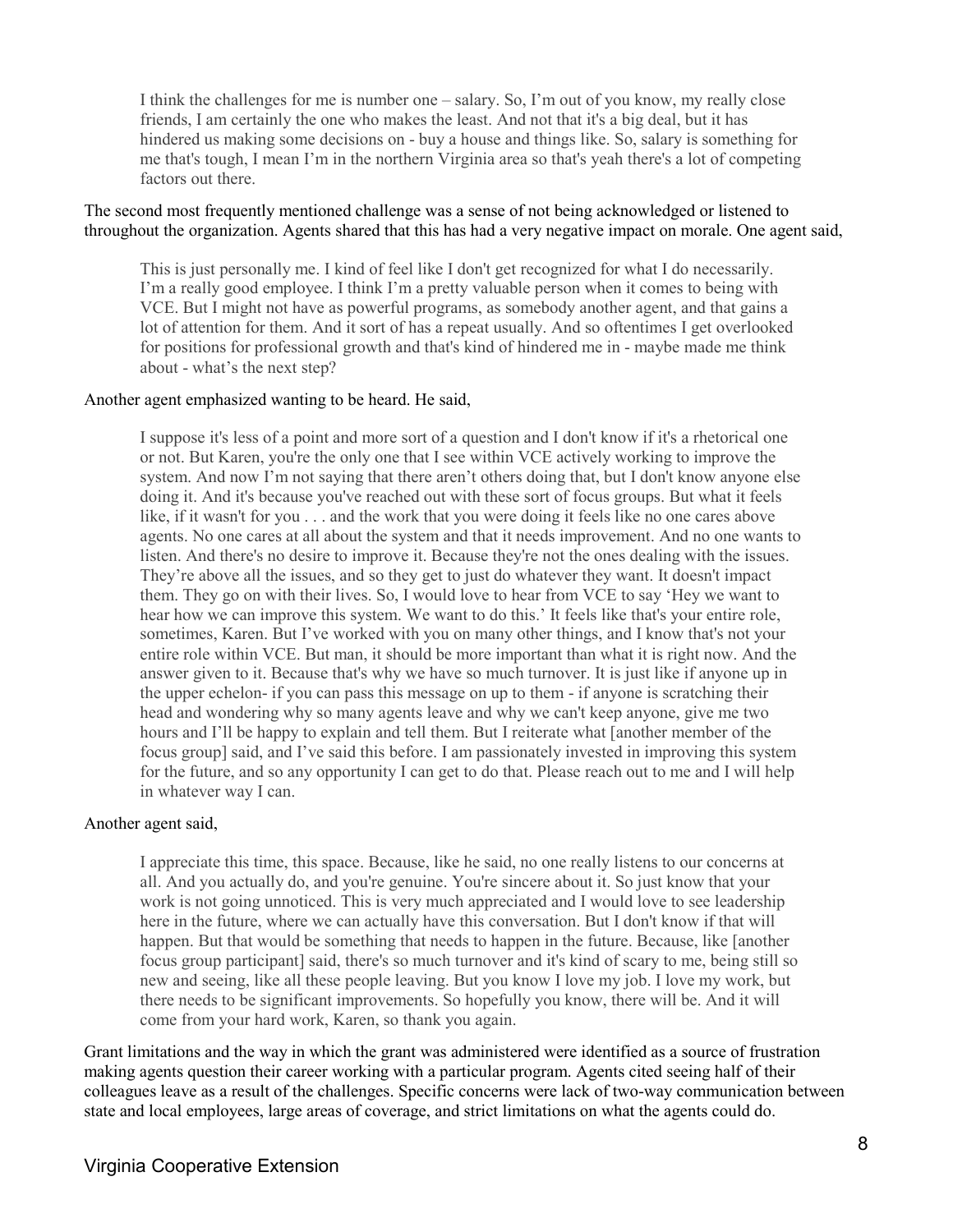Concerns about work-life balance and being able to have time to raise a child were other factors challenging the agents view of Extension as a long-term career. One agent said,

I want to have a family, one day. And having the time to have a family and do my job really effectively at the rate that everything needs to be done at this point in my life. You know, you have to meet all these numbers, do all these things. That's gonna be really hard. So, I'm not sure how I'll be able to make that happen one day but we'll see once we get to that point in my life.

Another agent spoke about leaving Extension to eventually take a teaching job so she could have more "family time." She said,

But you know I had two children. And I was a 4-H agent. And so, I wanted more family time so that's when I did quit, until they were school age and then went into the classroom to be on their schedules which worked well.

Night meetings and other work activities outside a traditional nine-to-five work schedule were mentioned as a specific challenge in maintaining work-life balance. One agent said, "Night programming is hard just because my children are very active in sports each play three sports. I'm very active with myself so that does become a juggle, home work life balance is definitely a challenge."

Another agent mentioned frustrations in working through systems and travel creating burnout. Another agent suggested that the promotion system disincentives hard work and onboarding challenges. He said,

And so, I think it's things like that, where as an agent, and especially a new agent there have been multiple examples of things that disincentivize agents to work. And I just kind of go, 'All right well I'm going to do the bare minimum.' Well, I can have the attitude, and I have to fight against it because that's morally what my values are, that's not how I operate. But it is encouraging, 'Why work hard?' You're not going to get anything more, right? You might get an excellent or an outstanding on your matrix, which means nothing. 'Okay, where's my gold star that I can put on my forehead?' It doesn't mean anything. It's just, you get this column, and next year, why don't we try and get to all outstanding? Why? I don't understand it. So, I try not to think about it, and I try to just focus on what I care about in my county and, what is important.

Onboarding challenges were identified through this portion of the discussion as well. An agent said,

Several people have mentioned this. We need to redo our onboarding. With being on DPLT, it's terrible. It's too much. It's boring. You can't connect. You know you need to connect to something to be able to learn from it. It's just a go through it and check it off. So, I really think we need to work --and then the whole physical aspect of it. You know, we have all these folks coming in with great technical abilities and then the onboarding systems aren't working, and you know we can't tell you why and it's just- we really need to look at that and make it more engaging. If that's your first introduction to Extension, that's not a good one. So that's my two cents.

#### Another agent emphasized a need to improve onboarding and concerns that the organization was not willing to change in order to make those improvements. He said,

But man, I do care about VCE and I would like to be here for a period of time, but I think a lot of people leave VCE because there is no opportunity to communicate these sorts of things. And if there is, then it's "Okay, thanks for communicating it" and that's as far as it goes. I would like for agents to be valued enough that we can take a step back and go let's think about how our system works. Right now, 'What are the things we need to change? What are the things that don't make sense from an agent's perspective? And how can we work on that?' But there's no time to do that because we want you to do all these programs. So, there's no time to sit and think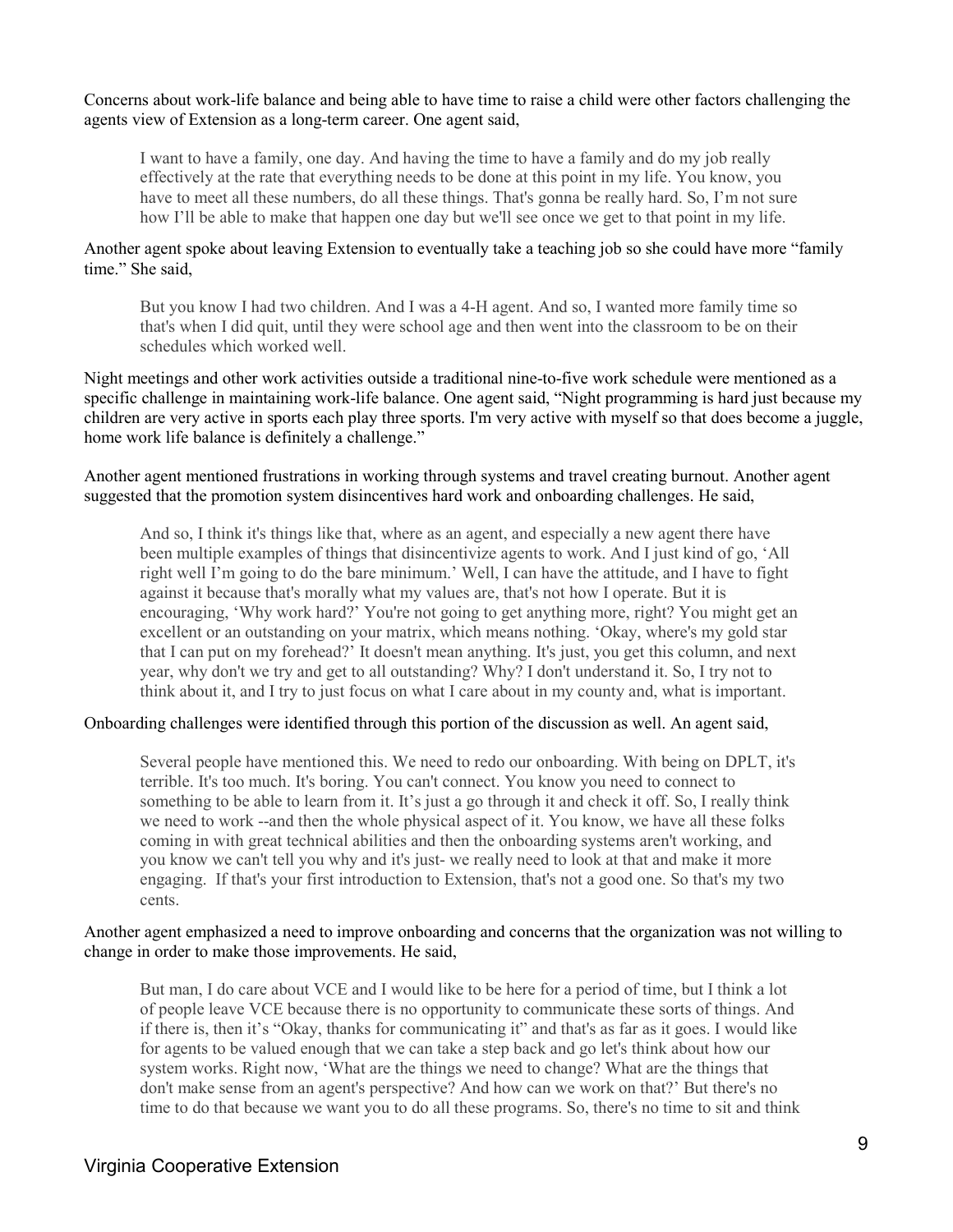about the system, and if it works well. Because, 'Hey we don't have time to do that. We've got an evaluation coming up. We need to do this.' A lot of things, but I know we have a limited amount of time, but I could talk about this for a long time and it's not just because I like to complain. I'm passionate about VCE, but man would I like to sit down and explain all the things I've experienced in three and a half years. And I can guarantee you a lot of the people that I work with would say man, I agree with that. It's like everyone agrees with it. We're all experiencing it, but three people at the top make the decision and so it's not going to go anywhere and part of it is just a mentality of well that's the way it's always been. That's the way I went through it as a new agent. Just survive and hold on and then you know you'll figure out how to deal with it. And man, that makes me so upset. I just feel terrible for any new agents coming in.

#### Another agent expressed a need "to be more impactful and not just be busy." She said,

I love the work that I do in Extension. I loved the work that I did in the classroom when I was in the classroom. I love working with children. I love teaching them. I love exposing them to new things. But you know, I'm in my soon to be mid-40s and I'm not going to just be someone else's worker bee forever. I still feel young, and I think I still have a lot of miles in me to go, but I want the work that I do to be more impactful and not just be busy.

#### Concern was also raised regarding what is seen as nepotism in the organization. An agent said,

What makes it difficult, thinking about this position as a long-term career is that I don't think that this is meant to be a long-term career for me. When I look at the upper echelon in this organization, again I don't see faces reflecting back that look like me. What I see is a lot of nepotism. And since I'm not related to anyone in the upper echelon or on campus, I'm pretty sure that I'll be the last person to make it there. And I'll probably be in my 70s, if I stay around that long, before that happens.

#### Finally, organizational budget issues and challenges associated with COVID were raised as concerns limiting career longevity by focus group participants. An agent said,

I would say this past year has given me some pause that I think anybody in any job during this period of time in our history where your job kind of stopped being what it was before has probably had those moments. . .. We've talked about it in the office, that this this isn't what we were hired to do. But in most organizations, right now, where you've had it, you had a transition to being home. . .. Your job is not necessarily the same as it was, and so I look forward to some of the normalcy, some of the things that I really loved about my job to come back. Like a ServSafe class I just did a couple weeks ago. We got one class in and then three out of four of the people in class got quarantined. So, this is a consistent - where like I was so looking forward to that as something that would be normal. And we couldn't even get through that. We had to cancel that - we had to postpone it. We finally got through you know, a couple of weeks later.

#### **Specialists**

An issue raised several times by specialists limiting their view of their current positions as a long-term career was unclear expectations. This was expressed by tenure and non-tenure track specialists. A non-tenure track specialist said,

The challenge is definitely just not knowing necessarily, having a position that is not - You assume if I'm doing a good job, they'll keep me on. But it's not a position that they have for us. If you're in a tenure track position and you get tenure, you kind of feel secure - that kind of thing. So, the lack of knowledge of what it is that is determined to be good, what are the criteria, some benchmarks you can be measuring your performance on. I think if those were pretty clear,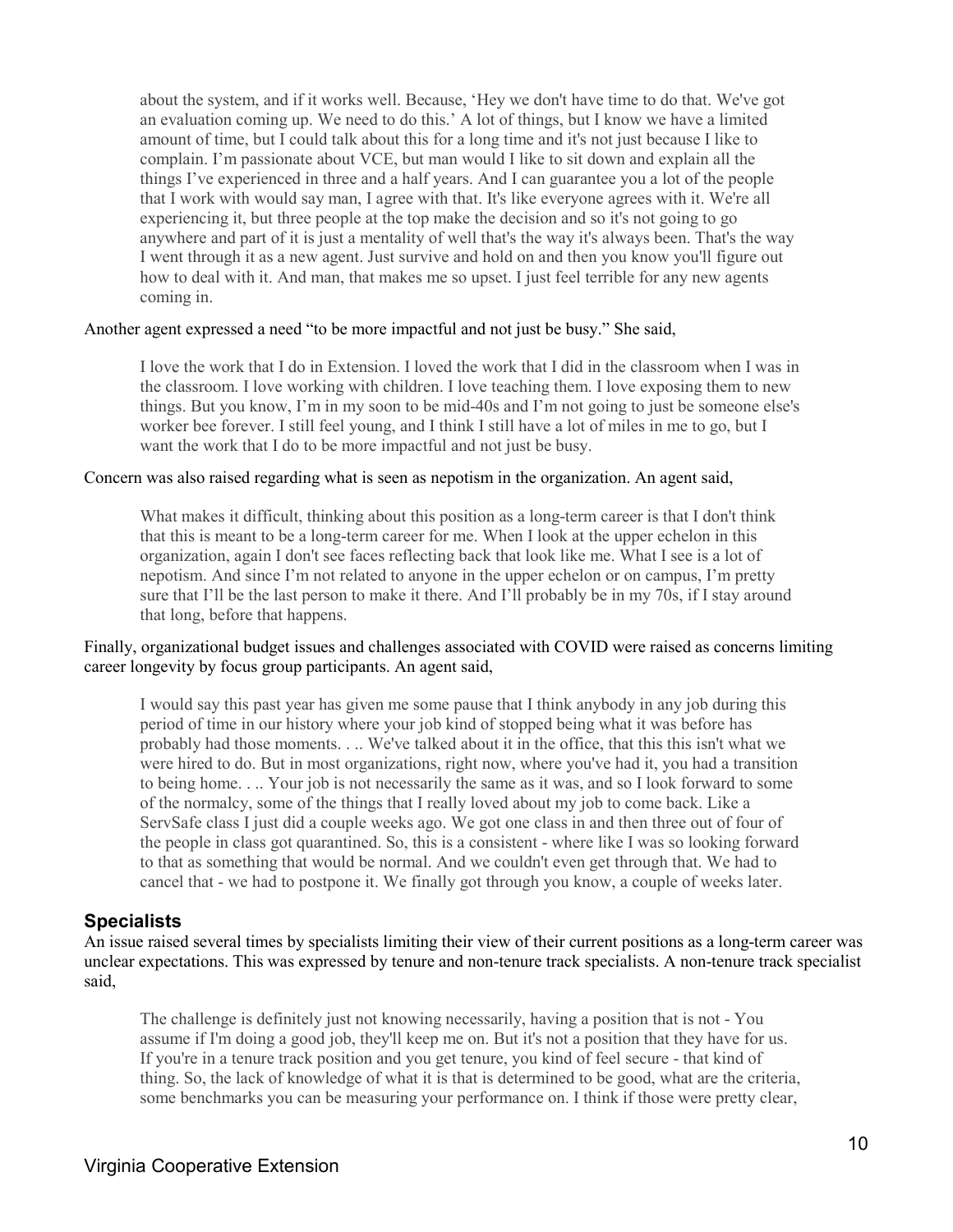you could shoot for those benchmarks and you can have confidence in them. I'm doing what I need to do.

#### Another specialist said,

The wonderful thing about the position, though has been one of the best things that I love so much about it, is the fact that I can just - I mean lots of freedom to go and do and create and be creative and push things forward and we hear a lot of that from the administration. When we go to a conference is always you guys are doing great we want you guys to try and fail and all and this is great rhetoric. But as a specialist you're thinking long term and your job performance. That also makes it a little scary. Because you say, 'Okay, great, I'll go out and be creative and inventive, shoot for the moon. And then, if I fail, what does that mean in terms of my promotion - so that's not clear.

Another specialist talked about the challenges of knowing how different appointments translate to expectations within an academic department. She said, not knowing "What the expectations are for like research and teaching and publication beyond. Particularly if you're 100% Extension, right? Yeah, and your department is not really big into that."

A tenure track specialist questioned opportunities for change after achieving tenure. He said,

I guess what challenges would make it difficult for a long-term career? Now that I'm a research assistant professor, so, I moved to that spot. I understand our advancement areas, which helps me know what I can do to stay in it. But then I do know like after that, I don't really know, I don't necessarily think my position's changing at all. It's just that it's making it attractive to stay in my position.

Other challenges limiting long-term vision for current positions that were mentioned by specialists in the focus groups included a grueling meeting schedule, concerns related to personal health from dealing with the stresses of the position, questions related to the longevity of Cooperative Extension, feeling consumed by the position, and other interests.

### **Opportunities for VCE to increase employee support**

Several of the agents expressed appreciation for being able to participate in the focus groups and share their thoughts about the organization. They welcome future opportunities to visit with VCE leadership but also feel this project gives them voice. Another agent appreciated the way in which the project was conducted, so they were able to connect with each other. She said,

Oh no, thank you for this opportunity to share I think it's very valuable to not only for you all to hear from us individually, but for each of us to hear from each other. We are a small group in here, but the six of us, we all have really good ideas and we've had good support, at least from our start to where we are now. I hope to see you guys, you know, in the coming years, because it's always nice to both meet people and work with them. . .. I don't know what that looks like in other careers. I've only had two jobs post-college, but it's just - I like what I do and I just hope that other people who do what we do enjoy it as much as me. And on the last question of whether you want to stay it's like I'm in my area and I'm not I'm not leaving. . .. But I definitely appreciate a study like this going on, and checking in with us mid-career folks to see how we're doing and what we need. And if the data that comes out of this is beneficial for the vast majority, then we're doing what we need to do. Thank you.

Other agents reiterated the need for changes in the VCE onboarding program. One agent spoke of the need to support new agents so they don't feel so alone. She said,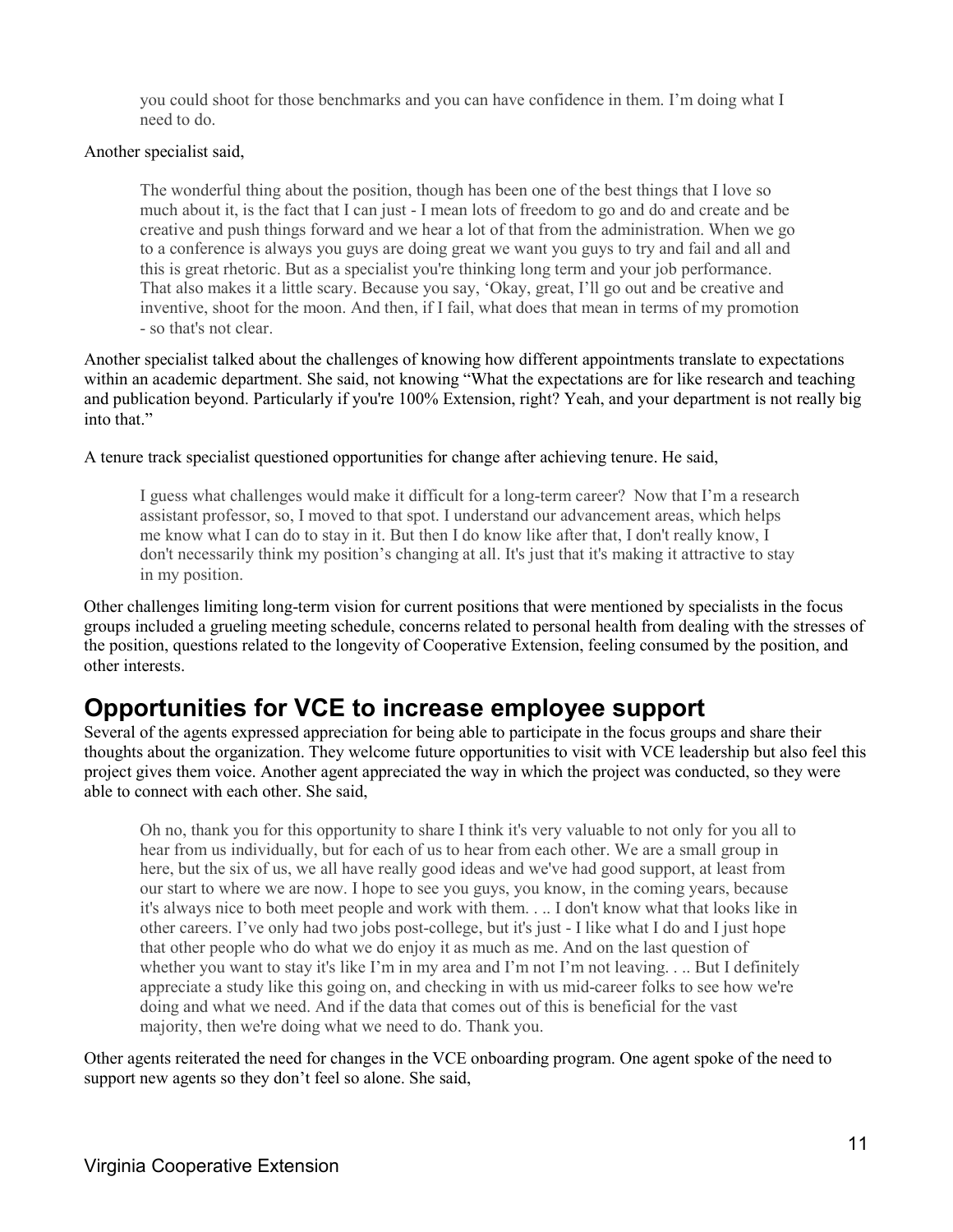I'd like to make a comment, and I think that a lot of times we feel one and detached from each other. As far as agents, we are housed with different [program] area agents, with FCS or Ag. But, I think that especially when a new agent first comes - maybe allowing them to visit a couple of different offices and meet with a couple of agents that aren't or are mentors. Or some type of process like that. Just so they don't feel alone because, even after three years, sometimes I still feel alone. That's when I reach out to that group that sort of forms that I trust, and that I can bounce ideas off of. I think just when an agent first comes on just making them understand that they're not alone. Then [another focus group participant] brought up a really great point. I can say that - and after three years I'm still working on it - but making them understand that they can't do everything. And your community is going to have more needs than you have time today. And, although you want to be superman or superwoman you're not going to meet all of the needs. So, I don't know how you put that into some type of formal training, but I'm just sharing that with new agents, as they come on board.

#### Another agent said,

You have to see people doing it, sometimes. I had this conversation with somebody in education. So, when I was going through school to be a teacher - and it sounded like he had the same formal background, as I did. In education, I had to teach. You go and you watch a teacher teach. Then you do a lesson in front of that teacher and they provide you some feedback and it's a lot of that kind of hands on and just from hearing the others talk. I think some of that; like hands on. Because the first time in which to program - I had talked before. I've been in front of kids, that was great. But I was like - am I really conveying that message and did it check all the boxes? Did I tell them we're Virginia Cooperative Extension and we're in education? Did I or didn't I do that whole spiel to really convey what I was there to do? I don't know and I've now developed my own flair, so to speak. Since then, it may be nice to provide some sort of networking opportunities to "student teach" new agents.

Whenever an agent, for a day, can go to another locality and prune those trees with that agent and watch them in a workshop or do a STEM workshop, with hands on. And just see how somebody else does it versus just the lesson plan. Because sometimes we need to get our hands dirty, we need to actually get in there, and not just read it. Maybe post other times that could be an option. But being with somebody. Because I think some of the best experiences, or when you actually have some time with others watching them. I can tell you all day what I know or say, but until you actually see somebody else saying 'no' and you see them marking off and you see that it's okay. Or you see somebody prune the trees, and you know exactly what you're going to need to do, or whatever it is. You still may not feel as comfortable as you've heard it. It's gone in there somewhere in your brain but it just might not come out the right way until you're really experiencing that.

#### Another agent suggested having a person in each district to focus on the needs of new agents. He said,

I think the impact of having someone in each district to assist new employees would be unbelievable. I really think the impact- You know I think a lot of what we've heard here is it's a mile wide and an inch deep. I feel like that's what happens. And I feel like it's constantly like 'Oh let's hire a new person for this area, with no support'. Okay, so there are only going to be able to go to this deep. But I feel like if we had someone who knew people. That is the go-to person, and they will connect you. They know the system. They will connect you to who, what, where- the opportunities, all these different things. And that's what their role is. That's what their time is spent doing. If you think about any organization in the world that has that sort of a process. They have an onboarding system, and they have an HR that you can go to. I need help with this. We don't have that, and that blows my mind, so I really just want to go on the record and say I would love to see that. Because that is an actual tangible thing that would significantly improve Virginia Cooperative Extension- like unbelievable.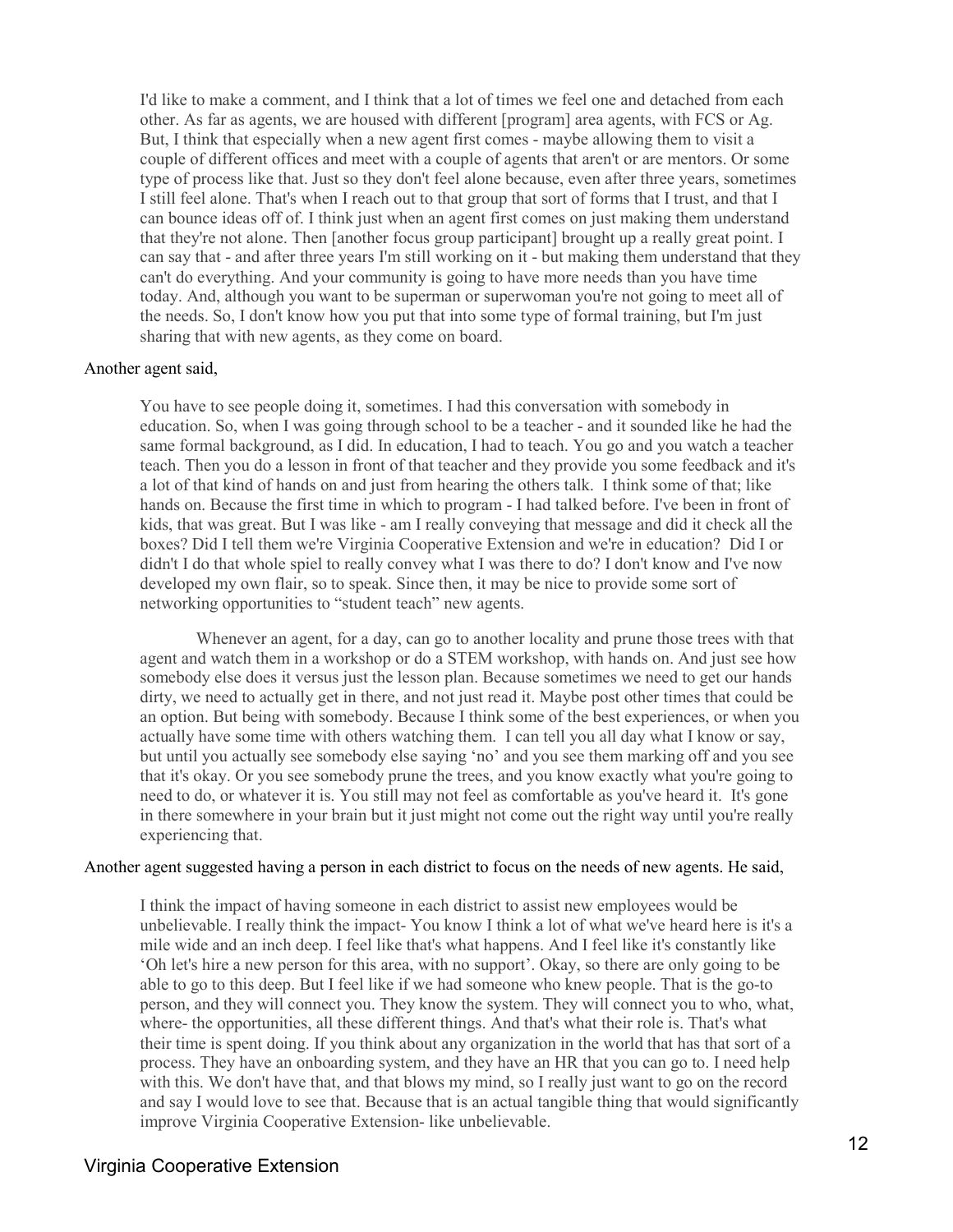#### Another agent expressed need for more uniformity related to flexible scheduling. She said,

Yeah, so as far as like time management and being able to balance time, especially when things go back to normal. Something that was mentioned that I feel like if Extension looked at it, it would be positive would be having the ability to do office hours and stating that in your county 'These are my office hours, days" - like how they do on campus. And I know that some districts might be more open to that than others, but it feels like- And more offices in general, might be open to that than others- but it feels like if it were just a universal thing that Extension accepted that as an idea that there would be more flexibility to do that. So that's what I'm going to say.

Another agent expressed "a program assistant role or some other support position for youth programming."

From the specialist perspective, greater understanding related to reporting and needs assessment and clarity and expanding opportunities in regards to non-tenure track roles were identified as areas for VCE support. One of the specialists wanted to know where his impact reports go. He said,

I guess one thing that I thought about with Extension and I kind of alluded to it earlier – so, I don't know what [happens] when we put in the impact statements for the reporting up the chain' And I assume the program teams have something to do with this, but I'm not really involved their program team, as much as maybe some of the others are. Where does this go and why is it important? [Another focus group participant] said that 'I've never gotten any feedback on one of these things. You know, for the most part of like copy and pasted one from year to year on an impact statement.' Just some sort of support. It doesn't, other than those empty words, it doesn't seem like it's actually true. So, like what this black box? When they report to the federal government - just knowing what that is. I think [that] would help me help them, and you know and better capture metrics the way that they want to capture them.

And so, some of that goes back to we need to do this needs assessment. And you need to do it. But what we're looking for that needs assessment we can't articulate for some reason. What we're looking for in an impact statement is just that you're doing wonderful things and someone else says that. But do you want actual numbers, which are pretty hard to get? It sounds like a quote is what they're looking for - somebody say you're great and then you, you know it's all good from their side so knowing what's going on. As it goes up for reporting would be really helpful for me for and again. Maybe that's that mid-career thing, like the beginning of the career thing, but since I'm still in the dark about it and have asked older, wiser Extension faculty and they can't articulate it and have some of the same questions. I feel like that could be helpful.

Another specialist called for greater clarity in career paths for non-tenure track specialists. He also said there was need to offer more non-tenure track specialist opportunities. He said,

I think if there were paths, in terms of non-tenure track. If this leads to Extension specialist roles being more well defined, I think, it will make it a lot easier. But as long term, because I have no burning desire to be in a tenure track position, except for that it is a pathway. . .. If the rest of the Extension specialists are encouraged to pursue some of the non-tenure track pathways, I think that would be fun for all.

### **Research Team Response**

The primary areas of discussion by the research team in response to the organizational support and effectiveness section of this study included supporting the integration of agents and specialists in the system, onboarding, nontenure track expectations and promoting professional development associations to specialists. Greater insight into the research team's discussion on these topics is included here.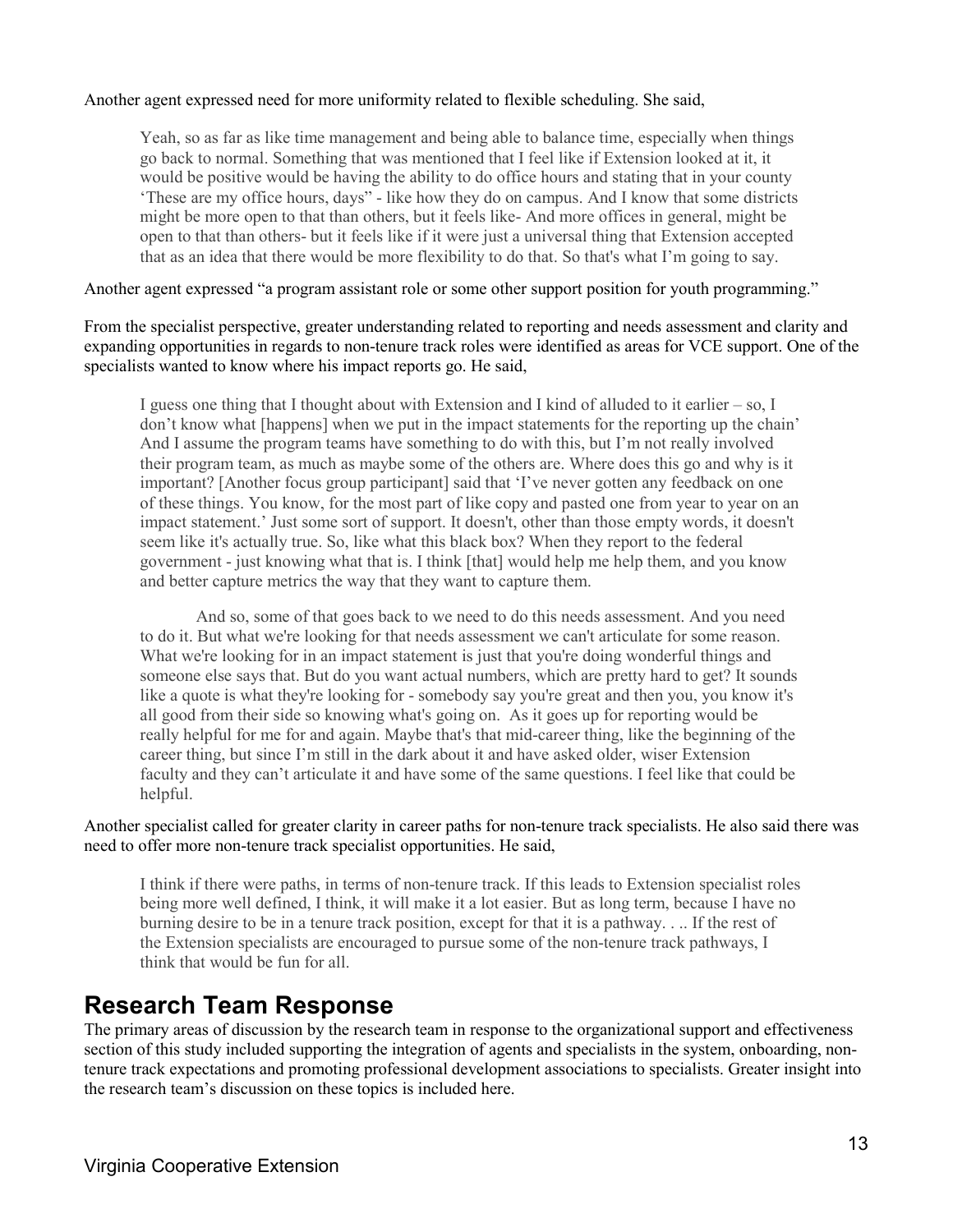#### **Integration of Agents and Specialists in VCE**

Discussion of this topic by the research team provided recommendations as simple as cross-marketing some training to both agents and specialists and making sure both groups were included in listservs to help the groups understand and support the roles of the other. Educational design was one of the areas identified where training needs to be marketed across both groups. Regarding cross marketing, another member of the team commented that system-wide marketing may also help the perceived organization overcome generational gaps. Sometimes we make assumptions about what we think one group or another might know. A member of the team said,

And several made the comments about with COVID, 'COVID caused this to me', and it might be I was able to learn something new. And some of them are younger than I am, and I would have expected them to - I was surprised, they didn't know it. That was an 'aha' moment for me that they're having to learn some of this stuff, too.

#### One member of the team emphasized how bringing agents and specialists together to discuss how to address issues could make VCE more effective. She said,

This is just kind of looking at the overlying thing that maybe sometimes we should get specialists and agents together in some of these working groups so that they think a little bit differently. So that they can figure out, 'Oh well, Specialist A might be able to work with Agent A on this grant' or those kinds of things, to different ways they can work together and work smarter not harder and not be competing with each other, but working thinking about the same thing or working on the same thing. Being able to work together and make it more effective and a better program of whatever it is for those folks. So, that was one of the things that I saw too.

The VCE program teams were recommended as a possible site for this interaction. One member said this is a practical place to support this discussion as the teams "sit down and do some brainstorming and SWOT analysis and stuff like that." Maybe more time to support these would be beneficial. A team member said,

Yes, and one way to tackle that might be through the program teams. Some of them have amazing specialist and specialist-agent relationships and others of them don't. It's different, they all kind of operate a little bit differently. But that might be an opportunity, to use that venue to get specialists involved and talk about needs assessments and issue identification, things like that. Yes, they don't all have a clear understanding of how that happens. They just know they have a research agenda and they've got to get tenure. So, helping it work for everybody.

They went on to say the program team is the practical place to support this discussion as the teams "sit down and do some brainstorming and SWOT analysis and stuff like that." This member recommended more time to support these discussions would be beneficial.

One challenge that may prevent specialist interaction with agents is that often work is done around district structures and meetings in which specialists are not always present. A member of the team said, "One of the challenges I've seen is sometimes we do things around district meetings and things like that. And then specialists don't necessarily know about them and don't really feel like that's something that they can easily plug into." Some of the districts do host special planning meetings where they invite specialists. Another team member said,

I know, like, for example, with our planning district meetings, we have one a year that if there's some things going on, or there's been a hot topic, we do this-usually late summer. If there's been something hot going on in the summer, we'll invite those specialists to give us a summary and we can talk about what we can do the next year. And this, that, and the other and, most of the AREC people. But, I wonder if we need to look at some of that on a different level.

Another member of the team spoke about the variability within VCE and how this makes this situation more challenging. He said,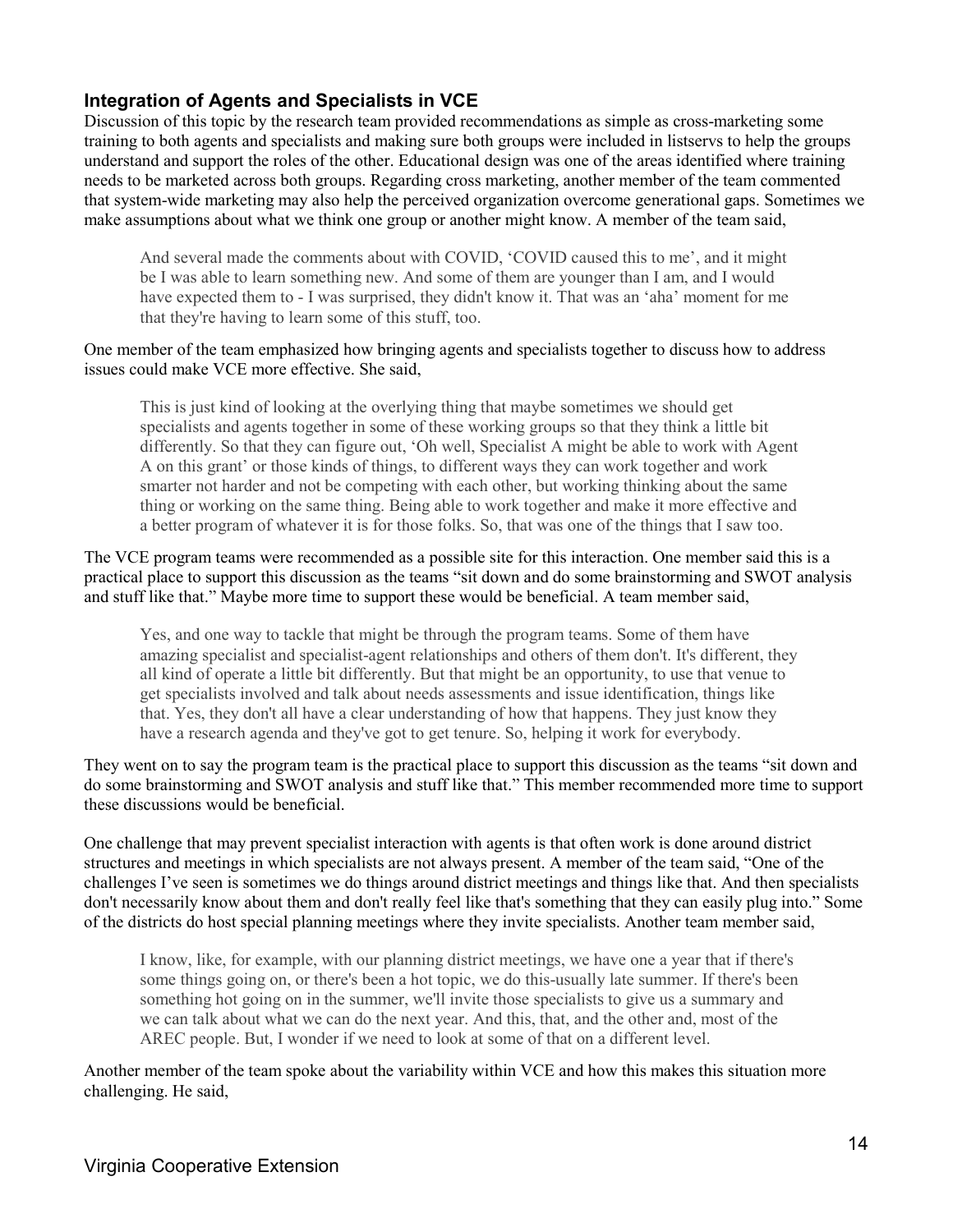We have specialists, like you mentioned it, at an AREC, particularly in ag areas that are very client oriented - to the grower level. But then I know other specialists that are more, I guess I'd say higher level - that work with companies or work with topics - solar energy, or something like that and maybe then they're not so many individual people on the ground at a higher level. I know when community viability was around, [a specialist] worked a lot with whole counties, that whole region regional planning district. So that's the thing with Extension. We're not a onesize-fits-all kind of organization. So there probably are specialists that don't maybe work with 107 county agents - locality agents. That's just maybe not the nature of their work. But for the ones that do want to for sure I hope we can provide this opportunity.

#### Both agents and specialists need to understand each other's roles, another member of the team emphasized.

Maybe it needs to come from both sides of what specialist see, maybe they can see what agents do. . .. maybe merge that information together somewhere that's kind of like relevant with the new technology age. We don't know what each other does sometimes and how we can actually benefit from each other, so I'm not sure how to make that connection work.

#### Interactions occur, but don't always support the types of discussions that need to take place to move VCE forward. Being able to do this would "expand the horizons" of the organization. A team member said,

But how can we, as an organization, connect the agents in the specialists in. And I know we do a lot of things, but how could we do it in a manner to where we can discuss some of these. The things like the situation analysis. Usually, when we're connecting we're connecting in a field day, over special project or connecting at a 4-H function - understand what I'm saying? But how can we connect and with more than just our little net, our little group, how can we expand that I guess, for everybody. How would that? What would what would be a means to be able to do that to expand our horizons I guess.

Another agent on the team said they have a group of specialists they work with regularly. But, she asked, "How do we get outside our comfort zone and engage with other specialist? And how do we get specialist out of their comfort zone and engage with some of the agents, maybe they don't know?" Program teams provide "camaraderie" but there may be other relationships outside the program teams that could be beneficial.

A member of the team talked about a specialists fair that was held in the past as part of winter in-service. She said,

I think it's been four or five years ago. . .. the departments went and set out posters, and then the agents could visit. And that was supposed to kind of help. But, there weren't a lot of agents that came to chat about what was going on in programs. But then again that might be the comfort question. But the other thing I wonder, also in that scenario your kind of setting it up where it's the agents coming to find the specialist. It really needs to be something - if we could get people coming together around a common issue. I would think we'd want it to be kind of a collaborative approach. Both specialist and agents benefit from those connections and so how do we emphasize that it's not agents need to go to specialist to gain something. It's specialist gain from the agents as well, so how do we set that environment, that structure that creates comfort and, yes, working on a project together. It's always a great way to get to know people but, but how do we do that on a wider scale? I don't think that it's a specialist directory, because it seems to me it's got to be something personal.

#### Another member of the team suggested a "roundtable format." He said,

I almost wonder if we could do it almost like a Roundtable format, where in advance either somebody comes through, ask each unit, or even each individual, to pick out the five topics found within your needs analysis to figure out - your situation analysis, needs assessment. What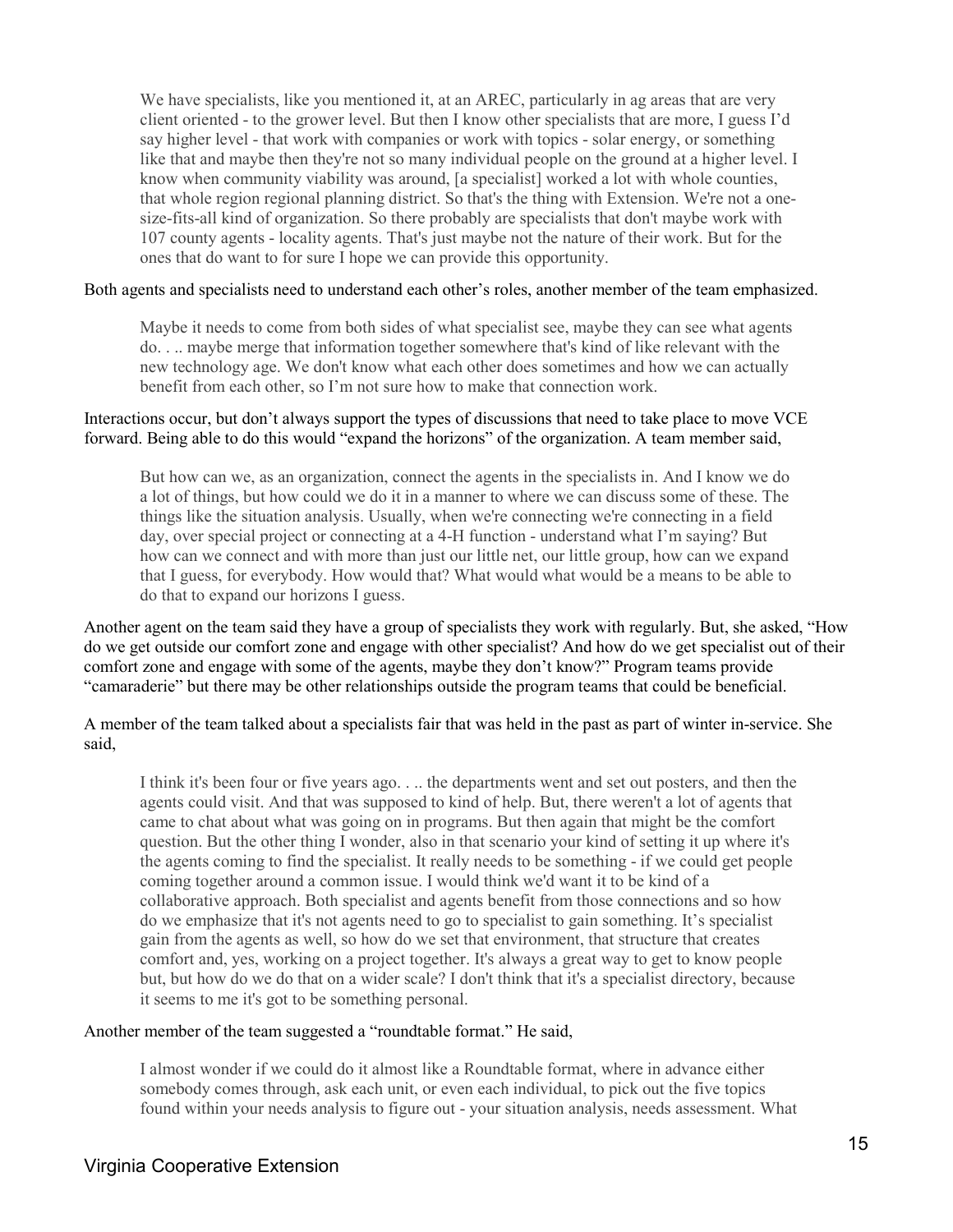five things do you want to explore more fully? How we can program towards that? How we can tackle this particular need? And then, so we have our topics, and from that - whatever rises to the top, set up the round tables. And then it doesn't matter who you are – agent, program assistant, specialist - if you are interested in that topic and exploring how to address that need, go to that Roundtable and then you can get to several throughout the whatever time frame. And I would say it almost needs to be lengthier, rather than like, a 10-minute roundtable. It needs to be long enough to really develop, more than just brainstorm some ideas, but to really develop some concrete - I can't say concrete plans, because you can't necessarily plan something right then and there - but to make those connections, if that makes sense to build some ideas and some connections and how can different units support each other. How can agents support specialists and specialists support agents? How can everybody work together on addressing that need?

#### Someone else referenced an "agent-specialist exchange" mentioned in the VCE Organizational Effectiveness plan. This program was tried previously where the Ag Program Leader would

send specialists out to shadow an agent or a couple of agents, maybe three agents, while they were still early in their career. So, they got a sense of what happened at the local level. Now in more recent time, I guess, this is talking about the organizational effectiveness plan, I think I've heard people question whether it even happened or if it was just an idea. I never really knew of it happening, but it's an idea.

#### Another member of the team spoke about agent sessions conducted by the ARECs. He said,

I can remember as a district director, coming to the Tidewater AREC on a regular basis. They met with all the agents and just sat down and talked about what the agents are seeing in the field. What are those specialists currently doing? What's the research direction? And what do they have going on farm? And it was just a good exchange of information and it seemed like they work really close together. But that doesn't happen. I remember it happening there and then as an agent, I can remember the planning district 14 ag agents, we would meet on a regular basis, and everybody would kind of talk about what they're doing. And what we might do together.

The agent planning district meetings continue with specialists being invited to attend.

Another issue that separates the agents and specialists is their different promotion systems and needs associated with those. A team member asked if shared understanding around these might strengthen connections between agents and specialists. She said,

Agents, have a promotion process, but then specialists have a tenure process. So, it seems to me like there's somehow needs to be greater understanding of what those two processes are. And if there were a way that we build in some mechanisms, where they were supportive of each other in that process. I think it would be positive for specialists who are looking at publications and students and sometimes things that take time away from being able to get out as much, unless they know that there's going to be a return for their promotion piece. I just bring that up because I do think that's maybe - I don't know if it's an elephant in the room, or not - but it's just something that's very, very real that I think we have to think about when we think about this. Especially mid-career because that's the point where they're making that change.

#### Another team member provided examples of where this is happening. She said,

I see folks that are our specialists, that are on the tenure track and some of us agents kind of crack the whip and say, 'Look you got to get this part done. Help us get this together. We'll help take this off while you're doing this, or this'. And those are the specialist where we feel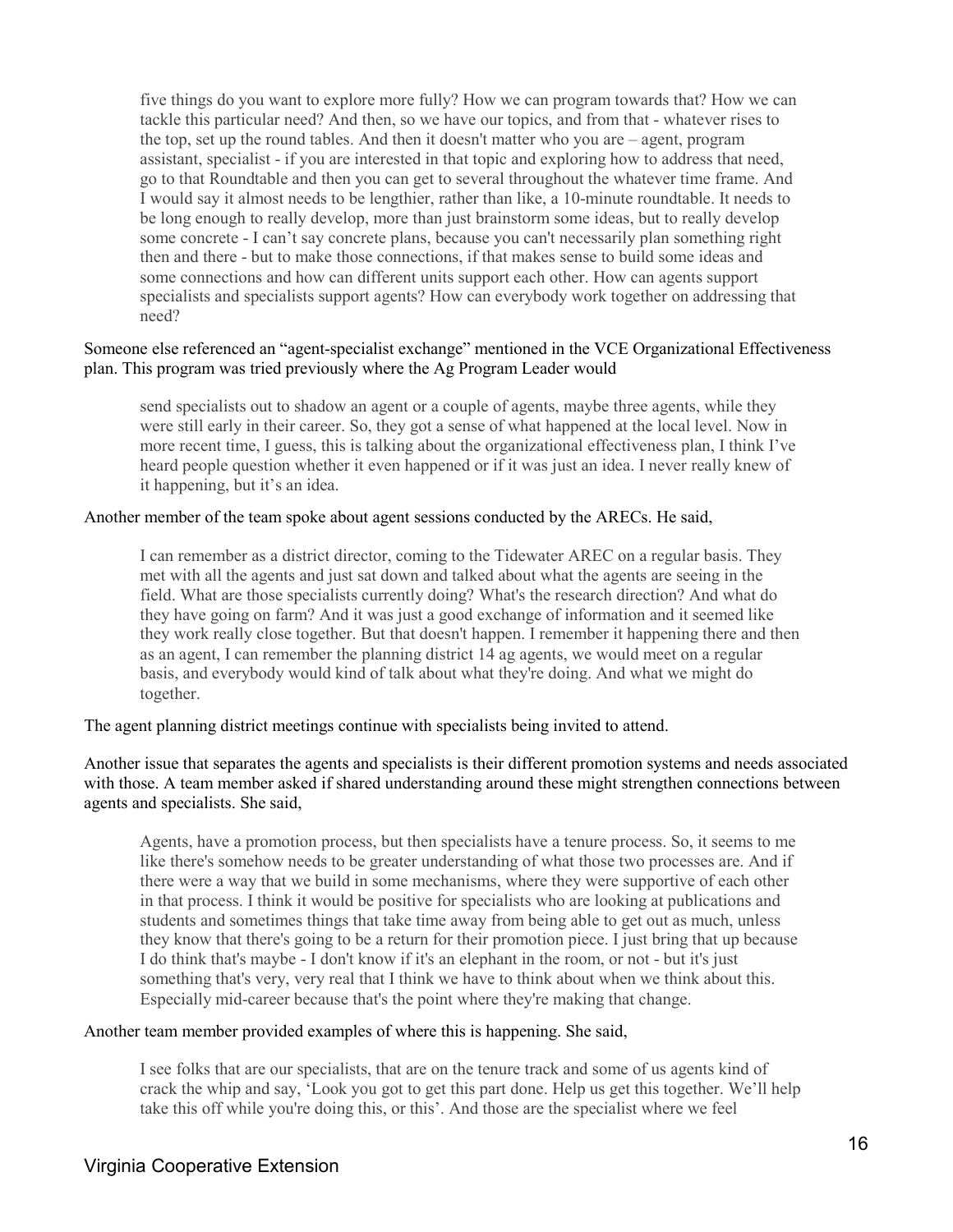comfortable with doing that. And, there's probably some others that we can help. But we go back to what [another member of the research team] was talking about, where we need that network of getting that done. Because sometimes it could be some of us that could help them, get over that next hurdle. And I'm thinking about what I'm doing this past year and, like I said I'm speaking for myself right now but I'll look at people like [a particular specialist] at the AREC. She and I are collaborating on a couple of publications that may go multi-state. And I'm there - because they're some things that we needed. And I look at some of the things that I've done with some of the specialists - editing, updating, writing, and, stuff some publications this past year, and those extension publications. Yes, they may not take as much weight as a journal article, journal publication, those kinds of things, but they're still a factor to them that's a positive when they go up for those promotions. So, I mean, and that's just something that I'm seeing, but and a lot more specialists, are having an interest, or at least some of them that I'm networking with are having more of an interest.

#### **Onboarding**

The need for a new onboarding program for VCE came out of this area of inquiry as well as the section on mentoring. In addition, the research team suggested that this needs to include specialists as well as agents. Specialists do not seem to have a sense of what they should be doing with their Extension appointments. A member of the research team said,

. . . but I thought there would be more information to [specialists] about what their Extension responsibilities are, in general, and where they get input on what they do in Extension. I know there's a departmental Extension person, but there's really nobody kind of providing any oversight to that at all, not from an Extension standpoint. So, I don't think sometimes they know exactly what their Extension role or expectations are.

Another issue with new specialists was that they are not receiving mentoring associated with their new roles.

Incorporating agents and specialists into a singular program may provide many benefits to VCE. Another member of the research team said,

And it may not have come out explicitly but it almost seems like somebody did say it'd be nice if we just did some kind of an orientation, where we had agents and specialists together. And talk about some of these things that go across the board. Why does extension even exist and, what is its purpose, and things like that. So that they can all kind of hear the same thing at the same time and when I guess in the specialist we also are the lifeline, so you don't feel like people in their department understand what Extension is and how it works. So, then that gives them some information they can go back and share or maybe we even open it up and have sessions, where we invite them to bring your department head or bring your mentor or something so that we can broaden understanding of those things.

#### It may also help them to understand each other's roles. A team member said,

I do think about the issue of expectations and we've talked several times about this agentspecialist kind of need for better understanding. Seeing how those roles may work together, not just for the agents and specialists but also for the people that evaluate them and those kinds of things. I don't know where - Is that something that HR helps with? I'm not sure where - I mean I do see an opportunity to include specialist in orientations programming with agents. And to bring some of that together. But what can we do? How can we learn more so that we can follow up on that?

#### **Non-tenure track specialist expectations**

A research team member exclaimed,